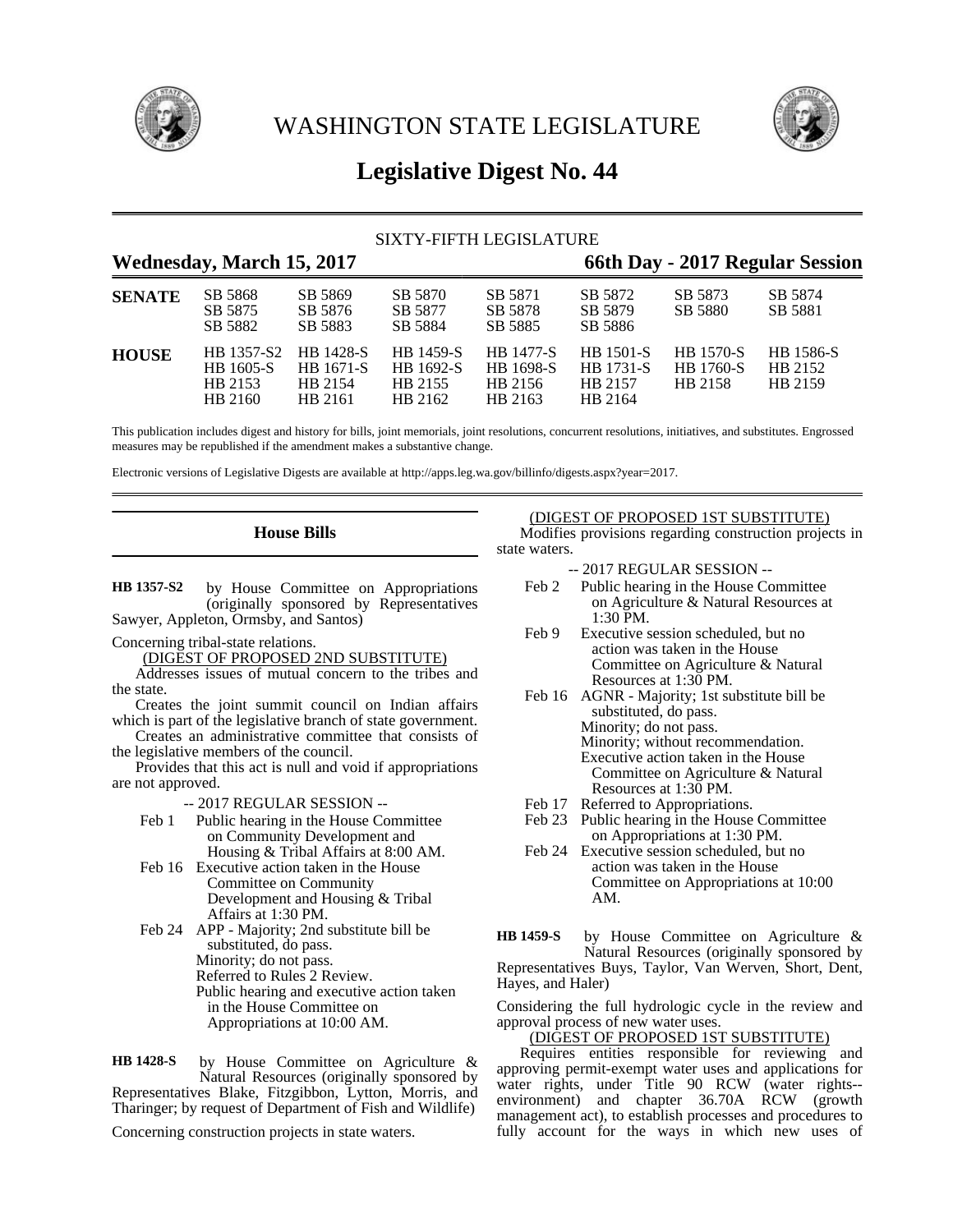groundwater offset potential impairment by recharging water into an aquifer.

-- 2017 REGULAR SESSION --

- Feb 8 Public hearing in the House Committee on Agriculture & Natural Resources at 8:00 AM.
- Feb 16 AGNR Majority; 1st substitute bill be substituted, do pass. Minority; do not pass. Minority; without recommendation. Executive action taken in the House Committee on Agriculture & Natural Resources at 1:30 PM.
- Feb 17 Referred to Appropriations.

by House Committee on Health Care & Wellness (originally sponsored by<br>Representatives Kilduff, Muri, Lytton, Stambaugh, Muri, Lytton, Stambaugh, Orwall, McDonald, Robinson, Lovick, Goodman, Sells, Appleton, and Fey) **HB 1477-S**

Concerning disclosure of health-related information with persons with a close relationship with a patient.

(DIGEST OF PROPOSED 1ST SUBSTITUTE)

Authorizes health care providers and health care facilities to use or disclose the health-related information of a patient without obtaining an authorization from the patient if certain conditions are met.

Requires a health care provider or health care facility who discloses health care information to document certain information in the patient's medical record.

-- 2017 REGULAR SESSION --

- Feb 8 Public hearing in the House Committee on Health Care & Wellness at 1:30 PM.
- Feb 17 HCW Majority; 1st substitute bill be substituted, do pass.

Minority; do not pass.

Referred to Rules 2 Review. Executive action taken in the House Committee on Health Care & Wellness at 10:00 AM.

- Mar 2 Rules Committee relieved of further consideration. Placed on second reading.
- Mar 3 1st substitute bill substituted. Rules suspended. Placed on Third Reading. Third reading, passed; yeas, 69; nays, 28;

absent, 0; excused, 1.

- -- IN THE SENATE --
- Mar 7 First reading, referred to Human Services, Mental Health & Housing.

by House Committee on Judiciary (originally sponsored by Representatives Hansen, Hayes, Kagi, Smith, Tharinger, Clibborn, and Muri) **HB 1501-S**

Protecting law enforcement and the public from persons who illegally attempt to obtain firearms.

(DIGEST OF PROPOSED 1ST SUBSTITUTE)

Requires a firearms dealer, when denying an application for the purchase or transfer of a firearm as the result of a background check, to: (1) Report information to the Washington state patrol; and

(2) Provide the applicant with a copy of a notice form generated and distributed by the Washington state patrol that informs denied applicants of their right to appeal the denial.

Requires the Washington state patrol to: (1) Maintain a database that consists of the information received from firearms dealers;

(2) Remove the record of the person's original denial from the database if the applicant is subsequently approved;

(3) Upon receipt of documentation that a person has appealed a background check denial, immediately remove the record of the person initially reported from the database and keep a separate record of the person's information; and

(4) Investigate denied firearm purchase or transfer applications.

Requires the Washington association of sheriffs and police chiefs to create and operate a statewide automated protected person notification system.

Provides that this act is null and void if appropriations are not approved.

-- 2017 REGULAR SESSION --

- Feb 8 Public hearing in the House Committee on Judiciary at 8:00 AM.
- Feb 16 JUDI Majority; 1st substitute bill be substituted, do pass. Executive action taken in the House Committee on Judiciary at 1:00 PM.
- Feb 17 Referred to Appropriations. Feb 23 Public hearing in the House Committee
- on Appropriations at 1:30 PM. Feb 24 APP - Majority; do pass 1st substitute bill

proposed by Judiciary. Minority; do not pass. Referred to Rules 2 Review. Executive action taken in the House Committee on Appropriations at 10:00

AM.

- Mar 1 Rules Committee relieved of further consideration. Placed on second reading.
- Mar 3 1st substitute bill substituted. Rules suspended. Placed on Third Reading. Third reading, passed; yeas, 84; nays, 13; absent, 0; excused, 1.
	- -- IN THE SENATE --
- Mar 7 First reading, referred to Law & Justice.

by House Committee on Community Development, Housing & Tribal Affairs (originally sponsored by Representatives Macri, Robinson, McBride, Kagi, Sawyer, Tharinger, Doglio, Pollet, Ortiz-Self, Chapman, Cody, Jinkins, Bergquist, Hudgins, Peterson, Senn, Stonier, Riccelli, Frame, Gregerson, Dolan, Tarleton, Ormsby, Ryu, Fey, Fitzgibbon, Goodman, Slatter, Pettigrew, Kloba, Orwall, Appleton, Clibborn, Farrell, and Stanford) **HB 1570-S**

Concerning access to homeless housing and assistance. (DIGEST OF PROPOSED 1ST SUBSTITUTE) Establishes the Washington housing opportunities act.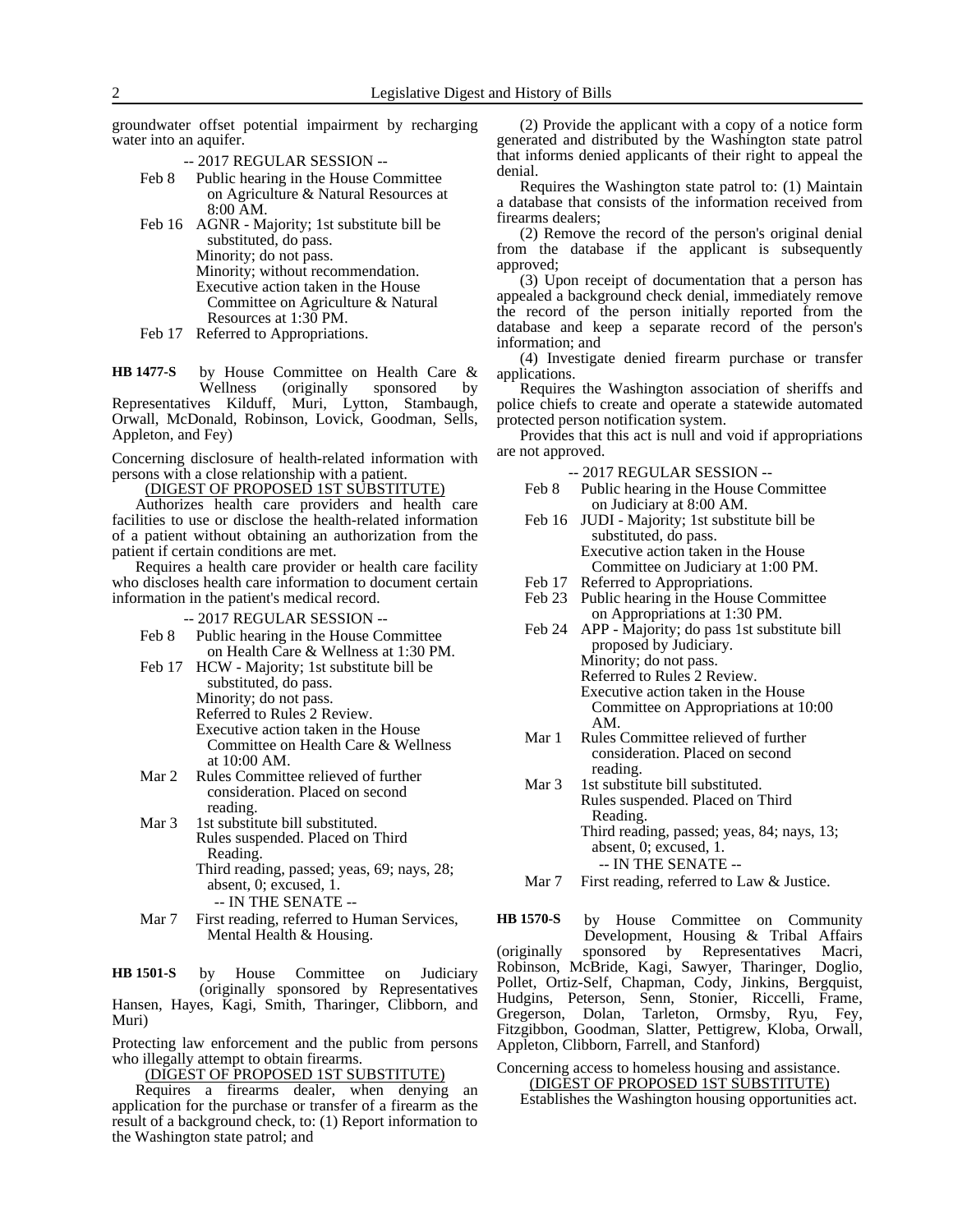Improves resources available to aid with increasing access and removing barriers to housing for individuals and families in the state.

Requires the department of commerce, collaboration with the state institute for public policy, to conduct a statewide homeless study every ten years to better understand the causes and characteristics of the homeless in the state and help decision makers promote efforts toward housing stability.

Requires the department of commerce to: (1) Coordinate its efforts on the state homeless housing strategic plan with the office of homeless youth prevention and protection programs advisory committee; and

(2) Provide an update on the state's homeless housing strategic plan and its activities for the prior fiscal year.

-- 2017 REGULAR SESSION --

- Jan 26 Public hearing in the House Committee on Community Development and Housing & Tribal Affairs at 1:30 PM.
- Feb 16 CDHT Majority; 1st substitute bill be substituted, do pass. Minority; do not pass.
	- Executive action taken in the House Committee on Community Development and Housing & Tribal Affairs at 1:30 PM.
- Feb 17 Referred to Appropriations.
- Feb 23 Public hearing in the House Committee on Appropriations at 1:30 PM.
- Feb 24 APP Majority; do pass 1st substitute bill proposed by Community Development, Housing & Tribal Affairs. Minority; do not pass.
	- Referred to Rules 2 Review.
	- Executive action taken in the House Committee on Appropriations at 10:00 AM.

by House Committee on Health Care &<br>Wellness (originally sponsored by (originally sponsored by Representatives Macri and Cody; by request of Department of Health) **HB 1586-S**

Concerning dental professions.

## (DIGEST OF PROPOSED 1ST SUBSTITUTE)

Removes the requirement that an applicant supply a recent picture of him or herself for the files of the dental quality assurance commission when applying for a license to practice dentistry.

Changes the composition of the dental quality assurance commission.

- -- 2017 REGULAR SESSION --
- Feb 14 Public hearing in the House Committee on Health Care & Wellness at 8:00 AM.
- Feb 17 HCW Majority; 1st substitute bill be substituted, do pass. Referred to Rules 2 Review. Executive action taken in the House Committee on Health Care & Wellness at 10:00 AM.
- Feb 27 Rules Committee relieved of further consideration. Placed on second reading.
- Feb 28 1st substitute bill substituted.

Rules suspended. Placed on Third Reading. Third reading, passed; yeas, 98; nays, 0; absent, 0; excused, 0. -- IN THE SENATE -- Mar 2 First reading, referred to Health Care.

by House Committee on Public Safety **HB 1605-S**

(originally sponsored by Representatives Pettigrew, Hayes, and Klippert; by request of Parks and Recreation Commission)

Concerning vessel impoundment.

(DIGEST OF PROPOSED 1ST SUBSTITUTE)

Authorizes an arresting officer, or other officer acting at the arresting officer's direction, to impound and secure a vessel when the operator of a vessel is arrested for a violation of operation of a vessel: (1) In a reckless manner; or

(2) Under the influence of intoxicating liquor, marijuana, or any drug.

Addresses impoundment of a vessel and alternatives to impoundment; handling and returning the vessel in the same condition as it existed before impoundment; notification to the registered and/or legal owner of the vessel; immunity from liability for law enforcement officers involved in the impoundment.

Requires the department of licensing, in collaboration with the parks and recreation commission, to create the following forms for use in the enforcement of this act: (1) A vessel impound authorization and inventory form; and

(2) A forfeited vessel disposition report form.

-- 2017 REGULAR SESSION --

- Feb 7 Public hearing in the House Committee on Public Safety at 1:30 PM.
- Feb 16 PS Majority; 1st substitute bill be substituted, do pass. Executive action taken in the House Committee on Public Safety at 8:00 AM.
- Feb 17 Referred to Rules 2 Review.
- Feb 24 Rules Committee relieved of further consideration. Placed on second reading.
- Feb 28 1st substitute bill substituted. Rules suspended. Placed on Third Reading. Third reading, passed; yeas, 97; nays, 1; absent, 0; excused, 0. -- IN THE SENATE --
- Mar 2 First reading, referred to Law & Justice.
- Mar 9 Public hearing in the Senate Committee on Law & Justice at 10:00 AM.

by House Committee on Health Care & Wellness (originally sponsored Representatives Cody, Harris, and Tharinger; by request **HB 1671-S**

of Department of Social and Health Services) Concerning assistance with activities of daily living.

(DIGEST OF PROPOSED 1ST SUBSTITUTE)

Expands the definition of "activities of daily living," for purposes of assisted living facilities requirements, to include medication assistance.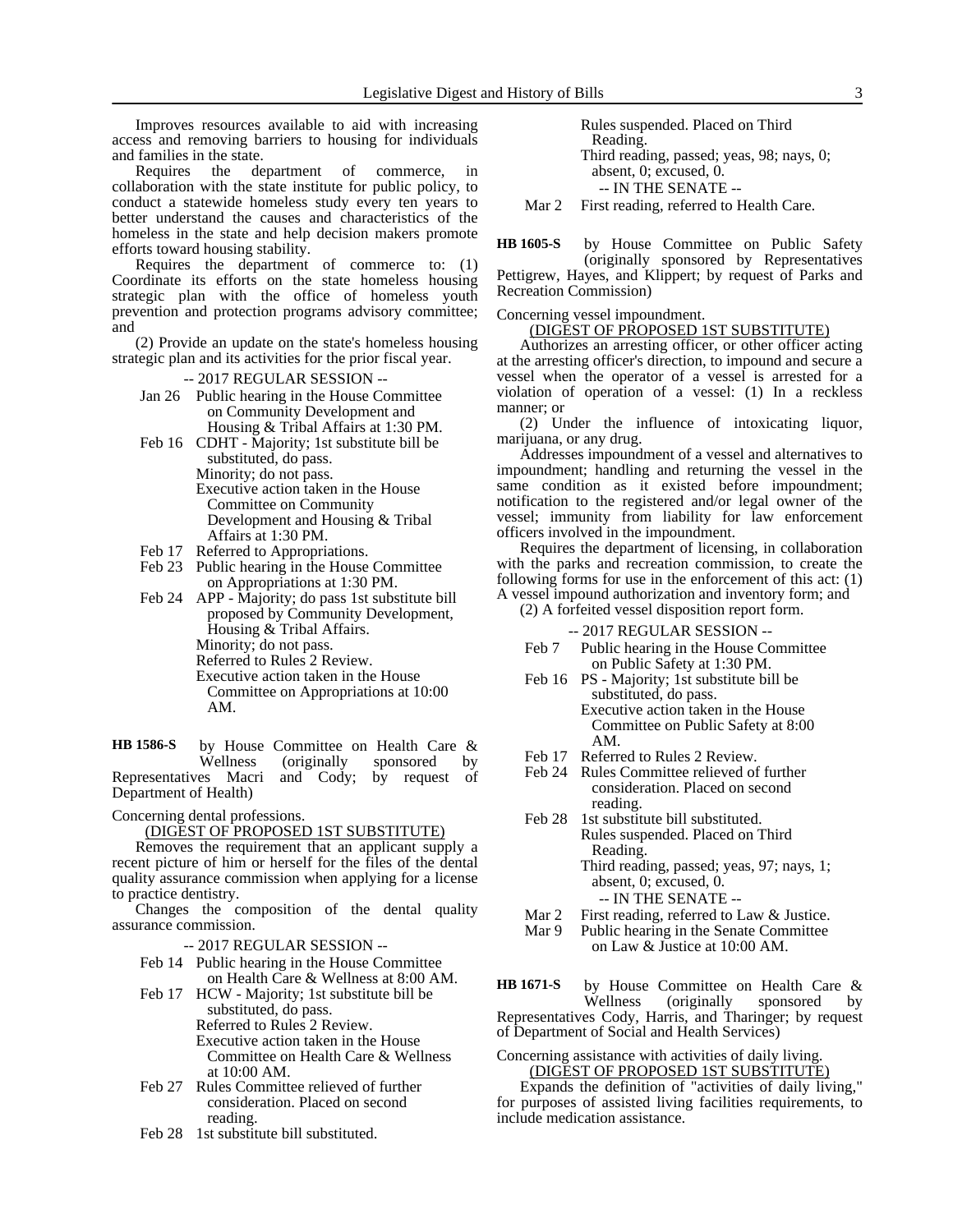- -- 2017 REGULAR SESSION --
- Feb 10 Public hearing in the House Committee on Health Care & Wellness at 10:00 AM.
- Feb 17 HCW Majority; 1st substitute bill be substituted, do pass. Referred to Rules 2 Review. Executive action taken in the House Committee on Health Care & Wellness at 10:00 AM.
- Feb 24 Rules Committee relieved of further consideration. Placed on second reading suspension
- calendar. Feb 27 Committee recommendations adopted and the 1st substitute bill substituted. Placed on third reading. Third reading, passed; yeas, 96; nays, 0; absent, 0; excused, 2.
	- -- IN THE SENATE --
- Mar 1 First reading, referred to Health Care.
- Mar 9 Public hearing in the Senate Committee on Health Care at 10:00 AM.
- Mar 14 Executive action taken in the Senate Committee on Health Care at 10:00 AM.

by House Committee on Agriculture & Natural Resources (originally sponsored by Representatives Buys, Sawyer, Chapman, Condotta, Stanford, Lytton, Vick, Blake, and Fitzgibbon) **HB 1692-S**

Concerning agriculture and farming. (DIGEST OF PROPOSED 1ST SUBSTITUTE)

Addresses marijuana, useable marijuana, and marijuana-infused products with regard to agricultural activities and forest practices; farm products; business and occupation taxes; unemployment compensation; and overtime laws found in chapter 49.46 RCW (the minimum wage act).

-- 2017 REGULAR SESSION --

- Feb 15 Public hearing in the House Committee on Agriculture & Natural Resources at 8:00 AM.
- Feb 16 AGNR Majority; 1st substitute bill be substituted, do pass. Minority; do not pass. Executive action taken in the House Committee on Agriculture & Natural Resources at 1:30 PM.
- Feb 17 Referred to Rules 2 Review.
- Feb 24 Rules Committee relieved of further consideration. Placed on second reading.
- Mar 13 Referred to Rules 2 Consideration.

by House Committee on Public Safety (originally sponsored by Representatives Kilduff, Muri, Farrell, Riccelli, Robinson, Jinkins, Senn, Fey, Macri, Tarleton, Pollet, and Stanford) **HB 1698-S**

Concerning enhancing public health and safety by implementing emergency preparedness guidance measures related to oil train accidents.

(DIGEST OF PROPOSED 1ST SUBSTITUTE)

Requires the department of health to: (1) Create public health emergency preparedness guidance for oil train accidents and directly associated hazards;

(2) Partner with local public health authorities in localities through which oil trains travel to deliver a public awareness and education outreach program to increase awareness of the potential health hazards associated with oil train accidents; and

(3) In developing the guidance and the program, consult and collaborate with local city and county officials, local public health authorities, and local first responders, including local emergency planning committees, in localities through which oil trains travel.

- -- 2017 REGULAR SESSION --
- Feb 13 Public hearing in the House Committee on Public Safety at 1:30 PM.
- Feb 16 PS Majority; 1st substitute bill be substituted, do pass. Minority; do not pass. Executive action taken in the House Committee on Public Safety at 6:00 PM.
- Feb 17 Referred to Appropriations.
- Feb 23 Public hearing in the House Committee on Appropriations at 1:30 PM.
- Feb 24 Executive session scheduled, but no action was taken in the House Committee on Appropriations at 10:00 AM.

by House Committee on Judiciary (originally sponsored by Representatives Jinkins, Rodne, Senn, Stokesbary, and Tharinger) **HB 1731-S**

Concerning firearms sales and transfers.

### (DIGEST OF PROPOSED 1ST SUBSTITUTE)

Exempts the following from the definition of "firearm" for purposes of chapter 9.41 RCW (firearms and dangerous weapons): A flare gun or other pyrotechnic visual distress signaling device, or a powder-actuated tool or other device designed solely to be used for construction purposes.

Exempts the following from the definition of "transfer" for purposes of chapter 9.41 RCW (firearms and dangerous weapons): The delivery of a firearm owned or leased by an employer to, or return of the firearm by, any of the employer's employees for lawful purposes in the ordinary course of business.

Exempts a temporary transfer of possession of a firearm from background checks and other firearm-related requirements if:  $(1)$  The temporary transfer is intended to prevent suicide or self-inflicted great bodily harm;

(2) The temporary transfer lasts only as long as reasonably necessary to prevent death or great bodily harm; and

(3) The firearm is not used by the transferee for any purpose for the duration of the temporary transfer.

-- 2017 REGULAR SESSION --

- Feb 7 Public hearing in the House Committee on Judiciary at 10:00 AM.
- Feb 16 JUDI Majority; 1st substitute bill be substituted, do pass. Executive action taken in the House

Committee on Judiciary at 1:00 PM.

Feb 17 Referred to Rules 2 Review.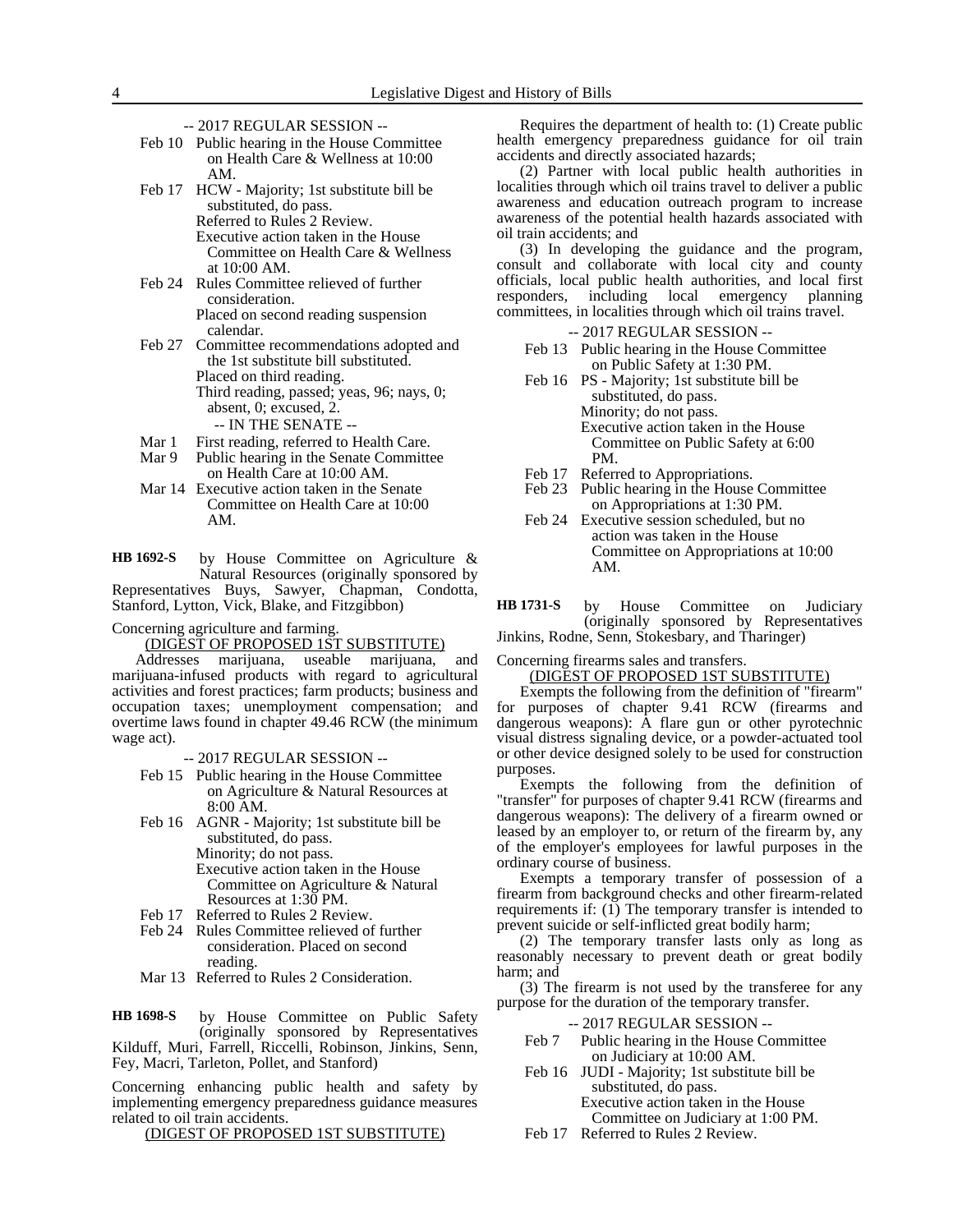- Feb 24 Rules Committee relieved of further consideration. Placed on second reading.
- Mar 13 Referred to Rules 2 Consideration.
- by House Committee on Agriculture & Natural Resources (originally sponsored by Representatives Blake, Orcutt, Chapman, and Buys) **HB 1760-S**

Concerning off-site mitigation for projects permitted under chapter 77.55 RCW.

- (DIGEST OF PROPOSED 1ST SUBSTITUTE)
- Modifies provisions relating to off-site mitigation for construction projects in state waters (chapter 77.55 RCW).
	- -- 2017 REGULAR SESSION --
	- Feb 14 Public hearing in the House Committee on Agriculture & Natural Resources at 10:00 AM.

Feb 16 AGNR - Majority; 1st substitute bill be substituted, do pass. Minority; do not pass. Executive action taken in the House Committee on Agriculture & Natural Resources at 1:30 PM.

Feb 17 Referred to Appropriations.

### by Representative Ormsby **HB 2152**

Relating to fiscal matters.

Introduced by title and introductory section only, relating to fiscal matters.

-- 2017 REGULAR SESSION --

Mar 14 First reading, referred to Appropriations (Not Officially read and referred until adoption of Introduction report).

### by Representative Ormsby **HB 2153**

Relating to fiscal matters.

Introduced by title and introductory section only, relating to fiscal matters.

-- 2017 REGULAR SESSION --

Mar 14 First reading, referred to Appropriations (Not Officially read and referred until adoption of Introduction report).

### by Representative Ormsby **HB 2154**

Relating to state government.

Introduced by title and introductory section only, relating to state government.

-- 2017 REGULAR SESSION --

Mar 14 First reading, referred to Appropriations (Not Officially read and referred until adoption of Introduction report).

by Representative Ormsby **HB 2155**

Relating to state government.

Introduced by title and introductory section only, relating to state government.

-- 2017 REGULAR SESSION --

Mar 14 First reading, referred to Appropriations (Not Officially read and referred until adoption of Introduction report).

by Representative Ormsby **HB 2156**

Relating to human services.

Introduced by title and introductory section only, relating to human services.

-- 2017 REGULAR SESSION --

Mar 14 First reading, referred to Appropriations (Not Officially read and referred until adoption of Introduction report).

by Representative Ormsby **HB 2157**

Relating to human services.

Introduced by title and introductory section only, relating to human services.

-- 2017 REGULAR SESSION --

Mar 14 First reading, referred to Appropriations (Not Officially read and referred until adoption of Introduction report).

by Representative Ormsby **HB 2158**

Relating to health care.

Introduced by title and introductory section only, relating to health care.

-- 2017 REGULAR SESSION --

Mar 14 First reading, referred to Appropriations (Not Officially read and referred until adoption of Introduction report).

### by Representative Ormsby **HB 2159**

Relating to health care.

Introduced by title and introductory section only, relating to health care.

-- 2017 REGULAR SESSION --

Mar 14 First reading, referred to Appropriations (Not Officially read and referred until adoption of Introduction report).

by Representative Ormsby **HB 2160**

Relating to natural resources.

Introduced by title and introductory section only, relating to natural resources.

-- 2017 REGULAR SESSION --

Mar 14 First reading, referred to Appropriations (Not Officially read and referred until adoption of Introduction report).

### by Representative Ormsby **HB 2161**

Relating to education.

Introduced by title and introductory section only, relating to education.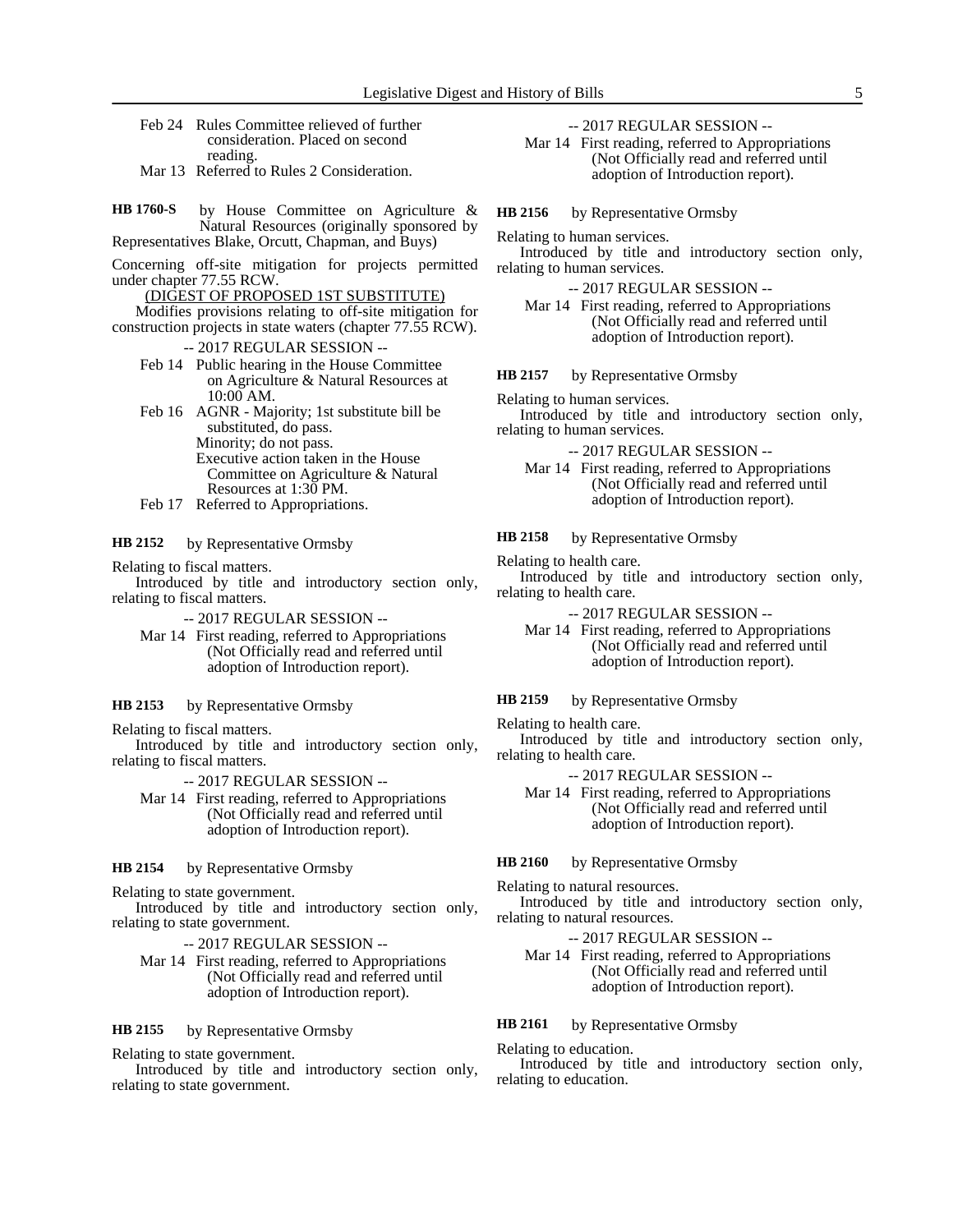-- 2017 REGULAR SESSION --

Mar 14 First reading, referred to Appropriations (Not Officially read and referred until adoption of Introduction report).

by Representative Ormsby **HB 2162**

Relating to education.

Introduced by title and introductory section only, relating to education.

-- 2017 REGULAR SESSION --

Mar 14 First reading, referred to Appropriations (Not Officially read and referred until adoption of Introduction report).

### by Representative Ormsby **HB 2163**

Relating to revenue.

Introduced by title and introductory section only, relating to revenue.

-- 2017 REGULAR SESSION --

Mar 14 First reading, referred to Finance (Not Officially read and referred until adoption of Introduction report).

by Representative Ormsby **HB 2164**

Relating to revenue.

Introduced by title and introductory section only, relating to revenue.

-- 2017 REGULAR SESSION --

Mar 14 First reading, referred to Finance (Not Officially read and referred until adoption of Introduction report).

### **Senate Bills**

### by Senator Braun **SB 5868**

Relating to human services.

Introduced by title and introductory section only, relating to human services.

-- 2017 REGULAR SESSION -- Mar 14 First reading, referred to Ways & Means.

#### by Senator Braun **SB 5869**

Relating to human services.

Introduced by title and introductory section only, relating to human services.

-- 2017 REGULAR SESSION --

Mar 14 First reading, referred to Ways & Means.

### by Senator Braun **SB 5870**

Relating to health care.

Introduced by title and introductory section only, relating to health care.

-- 2017 REGULAR SESSION --

Mar 14 First reading, referred to Ways & Means.

by Senator Braun **SB 5871**

Relating to health care.

Introduced by title and introductory section only, relating to health care.

-- 2017 REGULAR SESSION --

Mar 14 First reading, referred to Ways & Means.

by Senator Braun **SB 5872**

Relating to public safety. Introduced by title and introductory section only, relating to public safety.

-- 2017 REGULAR SESSION --

Mar 14 First reading, referred to Ways & Means.

by Senator Braun **SB 5873**

Relating to criminal justice. Introduced by title and introductory section only, relating to criminal justice.

-- 2017 REGULAR SESSION -- Mar 14 First reading, referred to Ways & Means.

### by Senator Braun **SB 5874**

Relating to natural resources.

Introduced by title and introductory section only, relating to natural resources.

-- 2017 REGULAR SESSION --

Mar 14 First reading, referred to Ways & Means.

by Senator Braun **SB 5875**

Relating to education.

Introduced by title and introductory section only, relating to education.

-- 2017 REGULAR SESSION --

Mar 14 First reading, referred to Ways & Means.

by Senator Braun **SB 5876**

Relating to education.

Introduced by title and introductory section only, relating to education.

-- 2017 REGULAR SESSION --

Mar 14 First reading, referred to Ways & Means.

by Senator Braun **SB 5877**

Relating to education.

Introduced by title and introductory section only, relating to education.

-- 2017 REGULAR SESSION --

Mar 14 First reading, referred to Ways & Means.

### by Senator Braun **SB 5878**

Relating to revenue.

Introduced by title and introductory section only, relating to revenue.